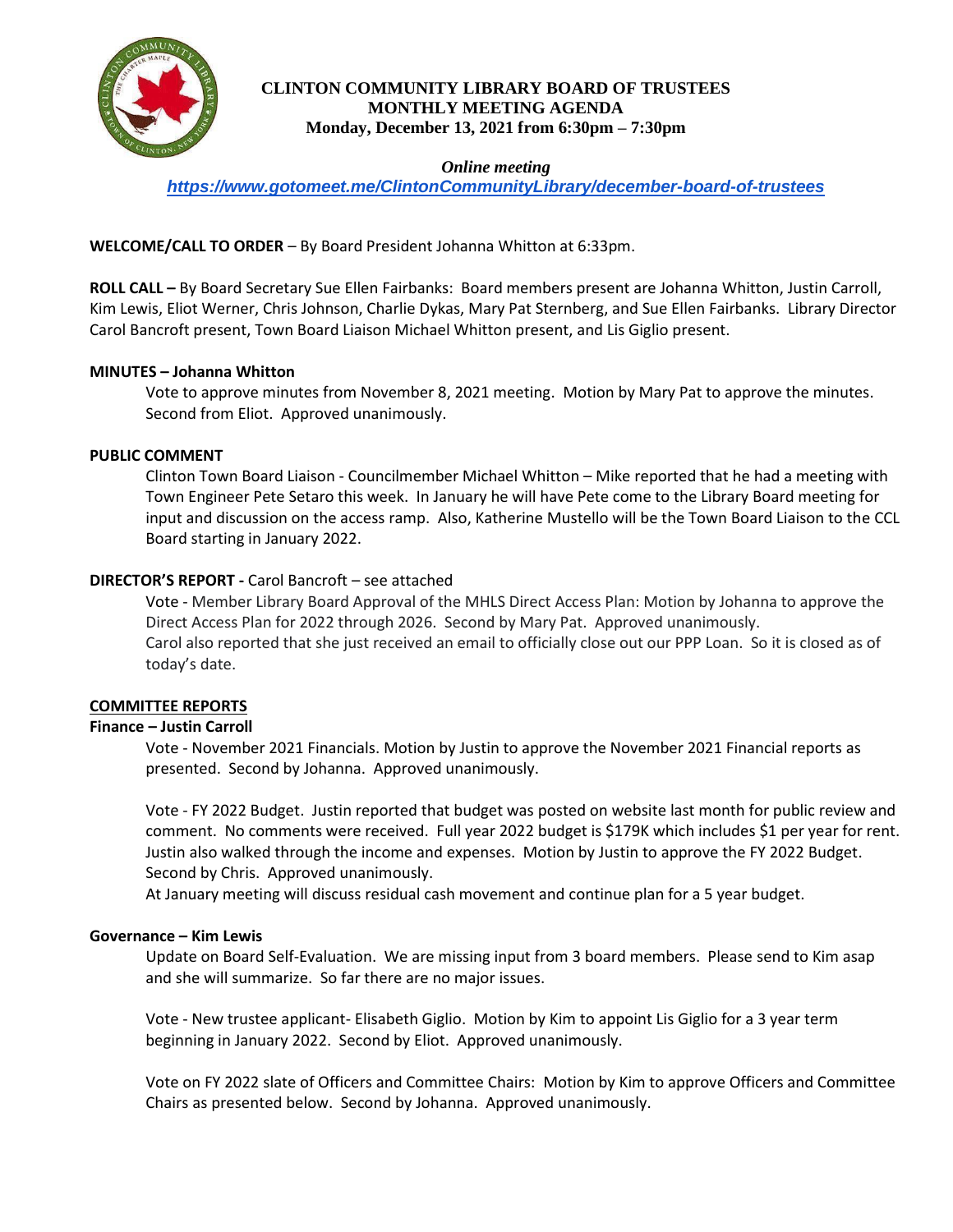Board President[: Mary Pat Sternberg](mailto:mpsternberg@optonline.net) Vice-President: [Kim Lewis](mailto:klewis@clintoncommunitylibrary.org) Treasurer: [Justin Carroll](mailto:justinfcarroll@yahoo.com) Secretary: [Johanna Whitton](mailto:Johannawhitton@outlook.com) Long-Range Planning Committee Chair: [Mary Pat Sternberg](mailto:mpsternberg@optonline.net) Finance Committee Chair: [Justin Carroll](mailto:justinfcarroll@yahoo.com) Fundraising Committee Chair: [Kim Lewis](mailto:klewis@clintoncommunitylibrary.org) Governance Committee Chair: [Johanna Whitton](mailto:Johannawhitton@outlook.com)

Also, Kim recommended that Lis join the Fundraising and Long-Range Planning committees, and that Charlie join the LR Planning Committee, as well as remain on the Finance Committee.

Discussion and Vote on policies:

1- *[Finance Policy](https://docs.google.com/document/d/11BP1Bl_7I2jxXgaTbJdi0o4NAlVb8z5E/edit#heading=h.gjdgxs)*: Motion by Kim to approve. Second by Mary Pat. Approved unanimously.

2[-Programming Policy:](https://docs.google.com/document/d/1P95WSvr9cmHB0HftzI9Xp1Kt_wu5cdUt/edit?usp=sharing&ouid=104896141818991429759&rtpof=true&sd=true) Motion by Kim to approve. Second by Charlie. Approved unanimously.

3[-Posting Policy:](https://docs.google.com/document/d/11DhEys3IvEieeopqwLmASLMQL4WUd7owZZAgxKg94kM/edit?usp=sharing) Motion by Kim to approve. Second by Eliot. Approved unanimously.

4[-Service to Patrons with Disabilities:](https://docs.google.com/document/d/1jRXqd1ltifmGgjvN56TKdKYXFpG4RU7wPUX3uCwDTlI/edit?usp=sharing) Motion by Kim to approve. Second by MPat. Approved unanimously.

5[-Vulnerable Adult Policy:](https://docs.google.com/document/d/1VB7wvOX3tbkaar_51OpeTxG7MjvaBGRHJ_UDHq8uCBE/edit?usp=sharing) Motion by Kim to approve. Second by Mary Pat. Approved unanimously.

#### **Fundraising – Sue Ellen Fairbanks**

Annual Appeal – Cards are coming in steadily. Current total is just over \$11K. Carol has been sending out an updated spreadsheet of results each week.

#### **Long Range Planning – Mary Pat Sternberg**

We will have electronics to recycle in 2022. We may be able to drop off in Ulster County recycle area. Committee will be focused on ramp drawings and completion in 2022.

#### **414 Ad-Hoc Committee – Johanna Whitton**

Update on Draft: Moving forward Johanna will publish meeting minutes. Instead of using the term 414, we will call this the Library Budget Vote.

[Draft FAQs:](https://docs.google.com/document/d/1qG2emgnLX1AOWY1Upg12m2RBLVi3UKf7xWgBgpgMN2I/edit?usp=sharing) Committee has been working on FAQs. Thanks to Chris for her work on this. Everyone should take a look at the draft and we can review and discuss in January.

#### **OLD BUSINESS**

Library Lease – agreed to postpone discussions until 2022. Mary Pat went to Town Board Meeting in November and discussed. Three Town Board Members still want to charge the library \$150 per month rent, instead of the current \$1 per year. Town Board members are willing to meet with the Library Board to discuss, therefore discussion will be postponed to 2022 as we continue to work on our 5 year budget.

#### **NEW BUSINESS**

Vote on Newspaper of Record for January 1, 2022 - December 31, 2022: Poughkeepsie Journal – Motion by Johanna. Second by Eliot. Approved unanimously.

Vote o[n 2022 Holiday Closing Schedule](https://docs.google.com/document/d/17xNLSiAlPmftMXKLn3C6q-MyrKq730goBhoj1iw4UGs/edit?usp=sharing) : Johanna suggested that we add the new Federal Holiday Juneteenth, which will be observed on Monday June 20, 2022. All agreed. Motion by Johanna to approve the 2022 Holiday Closing Schedule with this addition. Second by Chris. Approved unanimously.